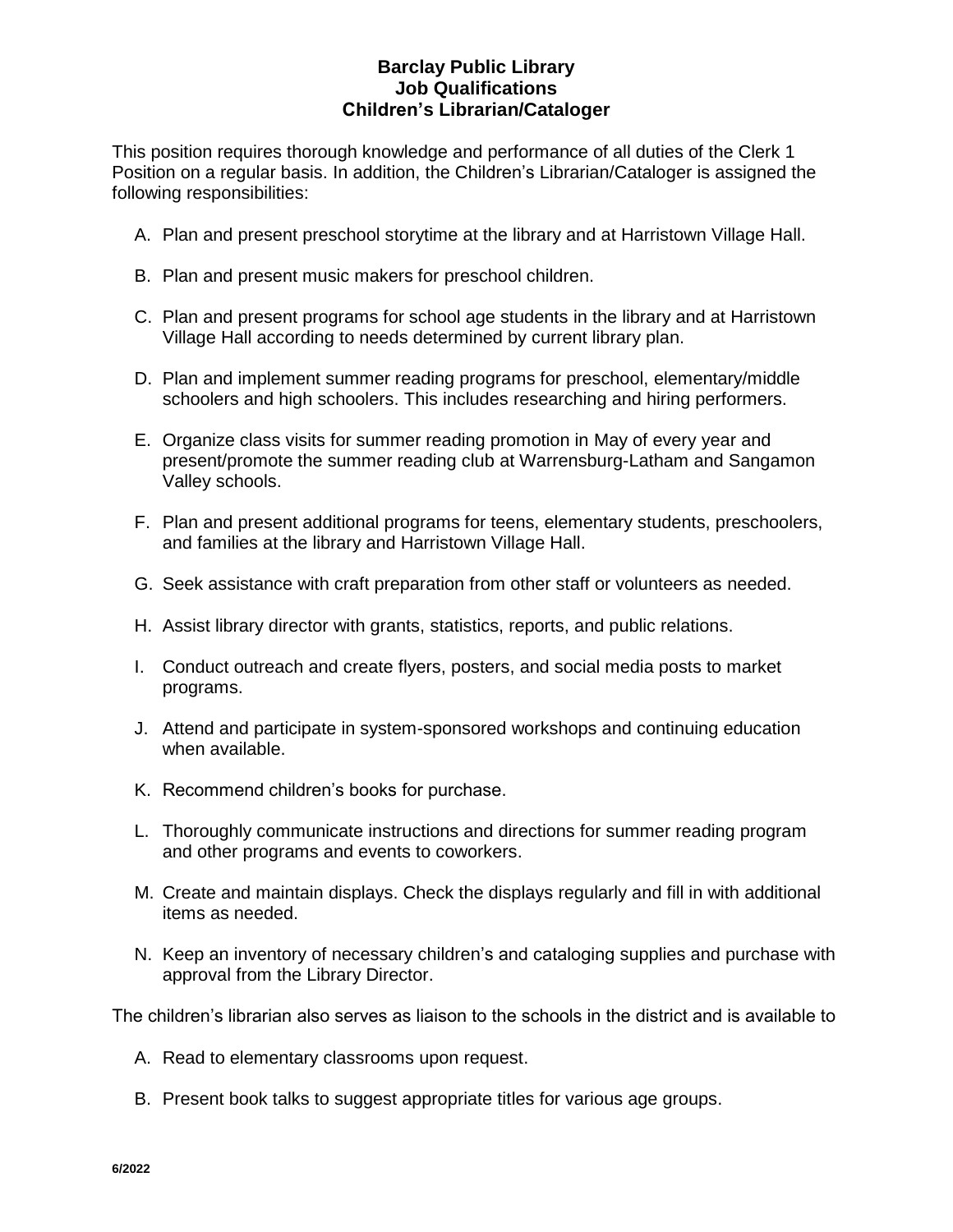# **Barclay Public Library Job Qualifications Children's Librarian/Cataloger**

- C. Work with school(s) in planning Family Reading Night and other activities.
- D. Work with school librarians and teachers in areas of curriculum support.
- E. Lead book clubs.
- F. Other duties as assigned.

In addition, the Children's Librarian/Cataloger performs the following collection management tasks:

- A. Barcode new materials and enter them into database by searching and matching item records currently found in the Integrated Library System (ILS) database.
- B. Copy Catalog new materials not found in the ISL by searching WorldCat item records. Import matching records into the ILS and enter new barcodes into the database.
- C. Delete item records from the database as requested by the Library Director.
- D. Perform Original Cataloging for items not found in WorldCat (training provided).
- E. Periodicals data entry using the serials module provided through Polaris.
- F. Classify materials according to current Dewey Decimal rules and in-house subject headings.
- G. Manage the OCLC ILL request module daily.
- H. Attend workshops and/or training when requested.
- I. Train other staff on aspects of cataloging as needed.
- J. Evaluate and weed E, J and Y books.
- K. Other duties as assigned.

This position requires a minimum of one-year prior experience in working with children and teens. An Associate's Degree in early childhood education, teaching experience or some combination of experience and higher education is desired. This position also involves a number of tasks related to the acquisition of library materials, including adding items to the library integrated computer system (Polaris) and preparing materials for circulation. A basic knowledge of MARC cataloging and thorough knowledge and performance of all duties of the Clerk I position is desired. Training will be provided to perform barcoding and cataloging procedures.